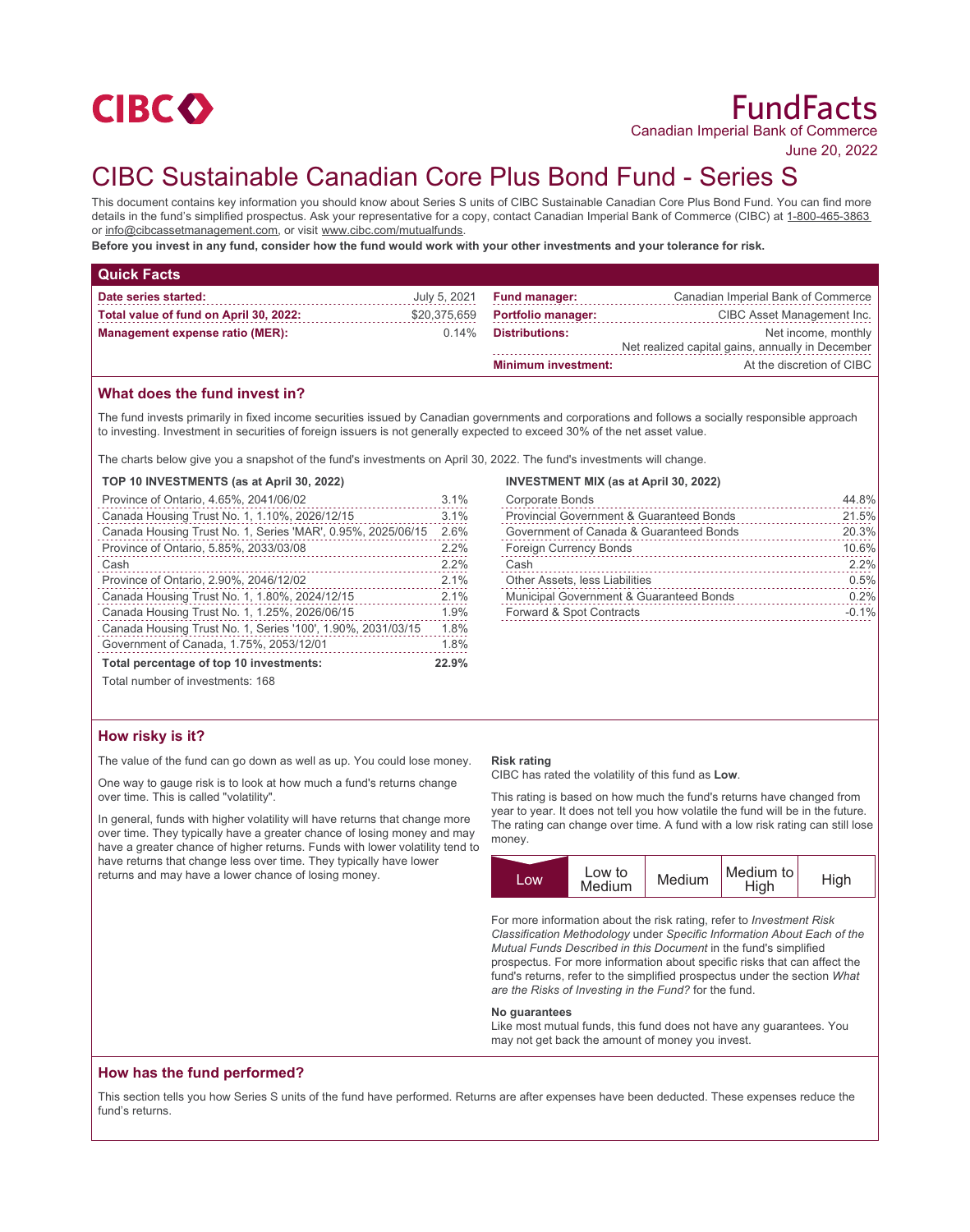### **YEAR-BY-YEAR RETURNS**

This section tells you how Series S units of the fund have performed in past calendar years. However, this information is not available because the fund has not yet completed a calendar year.

#### **BEST AND WORST 3-MONTH RETURNS**

This section shows the best and worst returns for Series S units of the fund in a 3-month period. However, this information is not available because the fund has not yet completed a calendar year.

## **AVERAGE RETURN**

This section shows the value and annual compounded rate of return of a hypothetical \$1,000 investment in Series S units of the fund. However, this information is not available because the fund has not yet completed 12 consecutive months.

| Who is this fund for?                                                                                                                                                                                                                                                       | A word about tax                                                                                                                                                                                                                                                                                                                                                                                                                                                                                  |
|-----------------------------------------------------------------------------------------------------------------------------------------------------------------------------------------------------------------------------------------------------------------------------|---------------------------------------------------------------------------------------------------------------------------------------------------------------------------------------------------------------------------------------------------------------------------------------------------------------------------------------------------------------------------------------------------------------------------------------------------------------------------------------------------|
| Investors who:<br>• want a fund with a socially responsible approach to investing;<br>• are seeking higher returns than those available on money market<br>instruments and are willing to accept some additional risk; and<br>• are investing for the short to medium term. | In general, you will have to pay income tax on any money you make on a<br>fund. How much you pay depends on the tax laws where you live and<br>whether or not you hold the fund in a registered plan such as a<br>Registered Retirement Savings Plan (RRSP) or a Tax-Free Savings<br>Account (TFSA).<br>Keep in mind that if you hold your fund in a non-registered plan, fund<br>distributions are included in your taxable income, whether you receive<br>them in cash or have them reinvested. |

# **How much does it cost?**

The following tables show the fees and expenses you could pay to buy, own, and sell Series S units of the fund. The fees and expenses - including any commissions - can vary among series of a fund and among funds. Higher commissions can influence representatives to recommend one investment over another. Ask about other funds and investments that may be suitable for you at a lower cost.

#### **1. SALES CHARGES**

There are no sales charges payable when you buy, switch, or sell Series S units of the fund.

## **2. FUND EXPENSES**

You don't pay these expenses directly. They affect you because they reduce the fund's returns.

As at December 31, 2021, the expenses for Series S units of the fund were 0.14% of its value. This equals \$1.40 for every \$1,000 invested.

|                                                                                                                                                                                                                                                                                                                                                                                       | Annual rate<br>(as a % of the fund's value) |
|---------------------------------------------------------------------------------------------------------------------------------------------------------------------------------------------------------------------------------------------------------------------------------------------------------------------------------------------------------------------------------------|---------------------------------------------|
| Management expense ratio (MER)<br>This is the total of the fund's management fee (including the trailing commission), fixed administration fee, and any<br>operating expenses not covered by the fixed administration fee (fund costs) for Series S units of the fund. CIBC waived<br>or absorbed some of the fund's expenses. If it had not done so, the MER would have been higher. | 0.14%                                       |
| Trading expense ratio (TER)<br>These are the fund's trading costs.                                                                                                                                                                                                                                                                                                                    | $0.00\%$                                    |
| <b>Fund expenses</b>                                                                                                                                                                                                                                                                                                                                                                  | 0.14%                                       |

#### **More about the trailing commission**

No trailing commission is paid in respect of Series S units.

## **3. OTHER FEES**

You may have to pay other fees when you buy, hold, sell, switch, or convert units of the fund.

|                                                                                                                                                                                                                                                      | Fee                    |
|------------------------------------------------------------------------------------------------------------------------------------------------------------------------------------------------------------------------------------------------------|------------------------|
|                                                                                                                                                                                                                                                      | Short-term trading fee |
| If you sell units of the fund to buy units of another fund, you may pay a switch fee of up to 2% of the value of units you<br>switch through a representative's firm other than CIBC Securities Inc. or CIBC Investor Services Inc. This fee goes to | Switch fee             |
| If you convert units of the fund to another series of units of the same fund, you may pay a conversion fee of up to 2%<br>of the value of units you convert through a representative's firm other than CIBC Securities Inc. or CIBC Investor         | <b>Conversion fee</b>  |
|                                                                                                                                                                                                                                                      |                        |